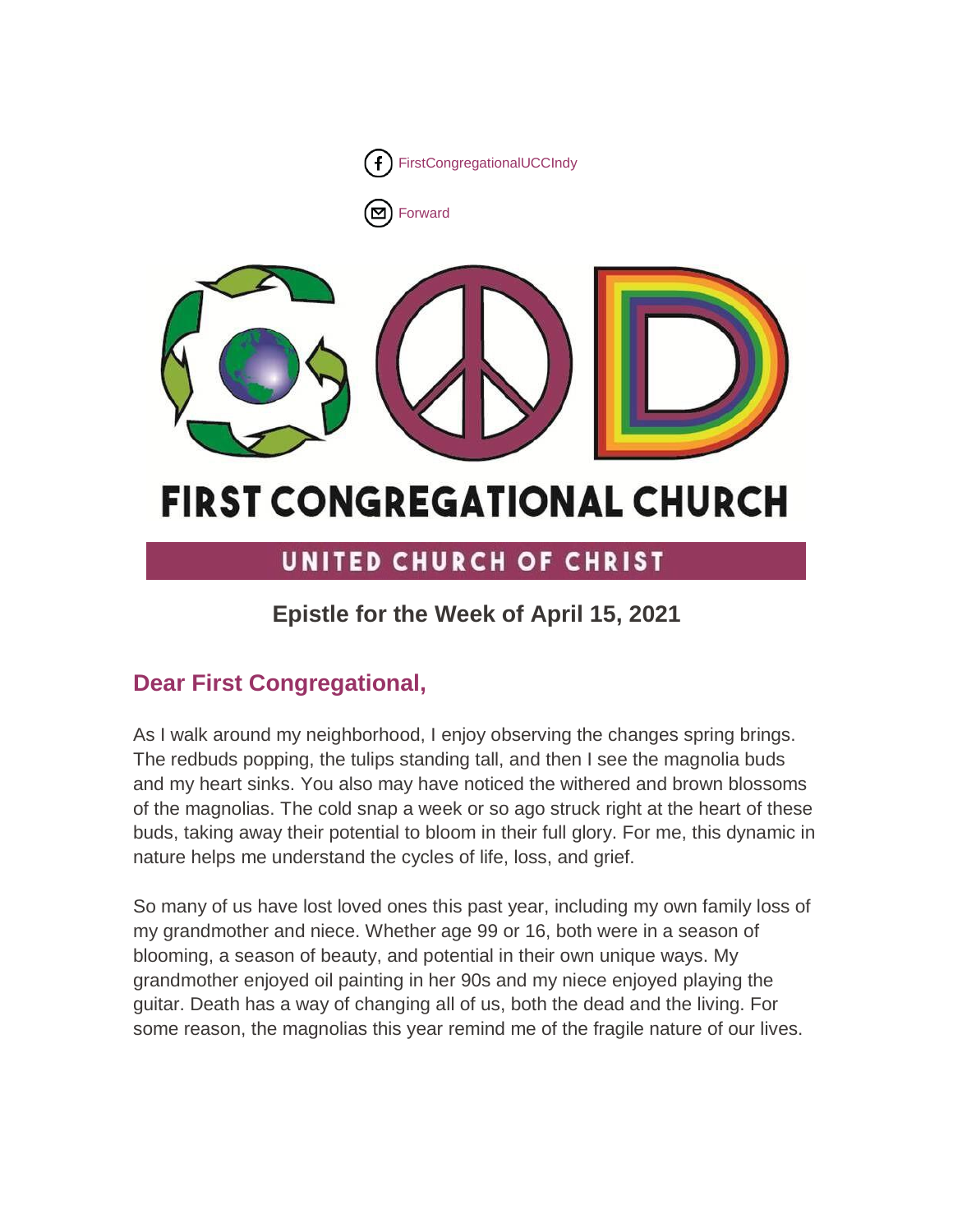I am grateful for the memories I cherish of my grandmother and my niece. Like the memories of last year's spring magnolia blossoms, I can see them in my mind. Their beauty warms my heart. May all of us in this season with so many unexpected losses, so much grief, be comforted by memories of life in full bloom, and know that God's love is with us always.

Blessings, Pastor Sarah



# Are you ready to get back to the people and activities you love?

Your vaccination brings us one day closer to controlling the pandemic and reopening Church.

## **Get your vaccine ASAP!** Register at ourshot.in.gov or call 211.

# **THIS SUNDAY**

## **Sunday Adult Education, 9:30 a.m. (Zoom)**

In April we will celebrate resurrection, new directions for building a beloved community and new beginnings. Join in! **April 18 -** Wendy Baldwin presents on "Beloved, Love."

# **Sunday Worship, 11AM (YouTube, FaceBook, Dial In)**

**Scripture:** Psalm 4 **Sermon:** "A Word of Grace"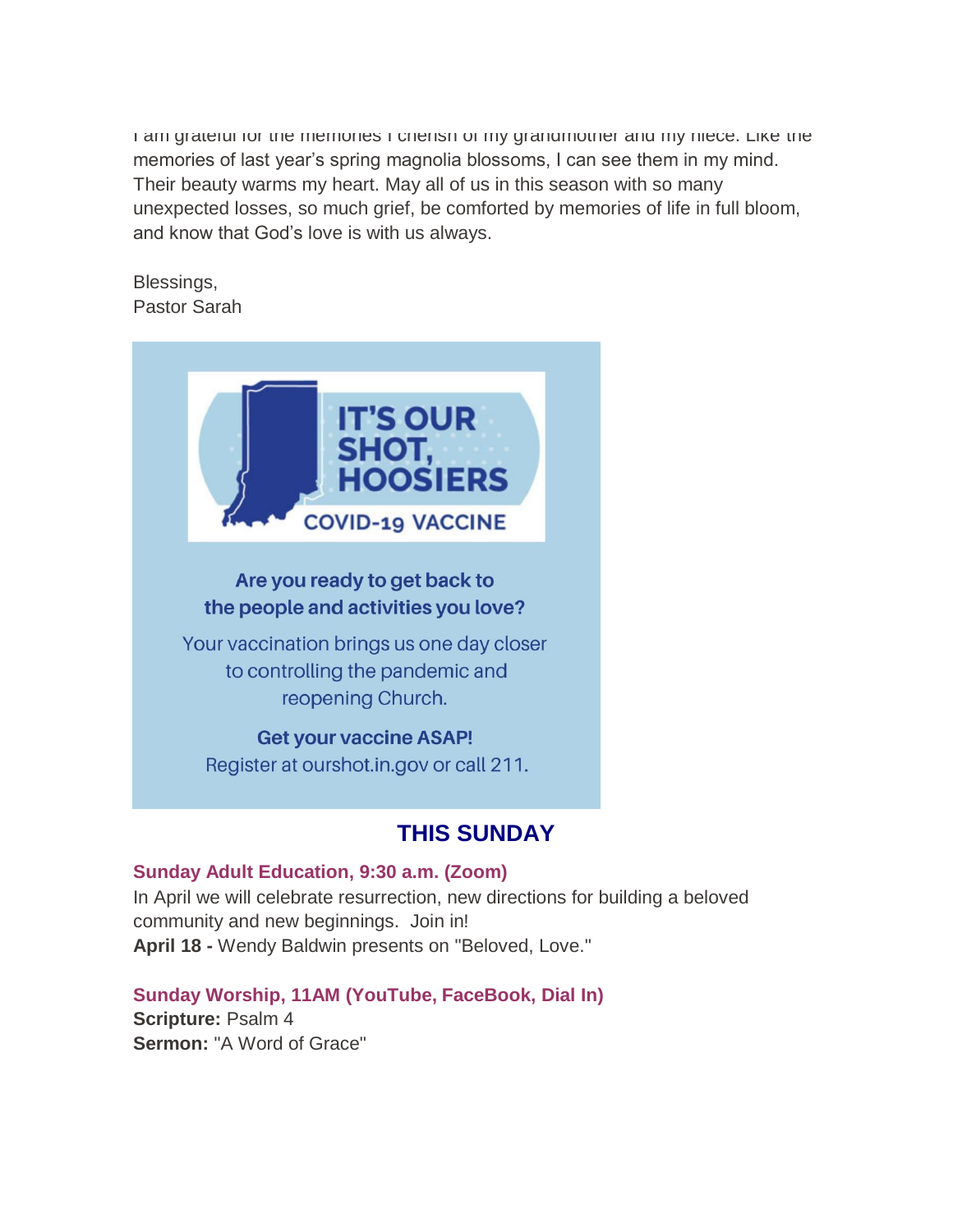#### **Coffee Hour via Zoom, immediately after worship**

#### **Thank You for Your Support of First Congregational UCC**

Please continue supporting the mission and ministries of your local church by mailing a check to the church or through online donations at <http://www.fcindy.org/online-giving/>

# **THIS WEEK AT FC**

#### **How to Access our Zoom Gatherings**

[https://us04web.zoom.us/j/9264494206?pwd=dmtWbWE5UXRBTk5pcHZlYlB0aEF](https://us04web.zoom.us/j/9264494206?pwd=dmtWbWE5UXRBTk5pcHZlYlB0aEFVUT09) [VUT09](https://us04web.zoom.us/j/9264494206?pwd=dmtWbWE5UXRBTk5pcHZlYlB0aEFVUT09) Meeting ID: 926 449 4206 Password: 7171 If you click on the URL, you should not need to enter in the Meeting ID and Password. To dial in by phone: +1 312 626 6799, Meeting ID 926 449 4206, Password 7171.

#### **TODAY!**

- **Men's Lunch at 1:00 p.m. (private Zoom) -** For more information, please contact Dick Clough at (317) 872-3910.
- **Spiritual Support Group at 5:00 p.m. (Zoom) -** This group openly invites anyone seeking spiritual care concerning well being. Contact Pastor Sarah at [pastorsarah@fcindy.org,](mailto:pastorsarah@fcindy.org) or 386-478-9012.

## **Monthly Walks – 3 rd Saturday of the month, April 17, 11 am**

Join us each month for a half hour walk in the beautiful neighborhood around the church. We'll meet at 11 am in the church parking lot, and head off for a walk and a time to catch up with one another. Please wear a mask, and dress appropriately for the weather.

#### **Wanting to learn to pray in brand new ways?**

Join us for "silent prayer" on the Church Zoom, **Mondays in April at 10:00 AM EST** for only 20 minutes. Student Pastor, Cassidy Hall will open our time with a brief reading and a reminder that there's no wrong way to pray! Then we will simply be together (cameras on or off, eyes open or closed) while a candle rests lit on Cassidy's screen. Our time is based off of the four-steps of Centering Prayer (1.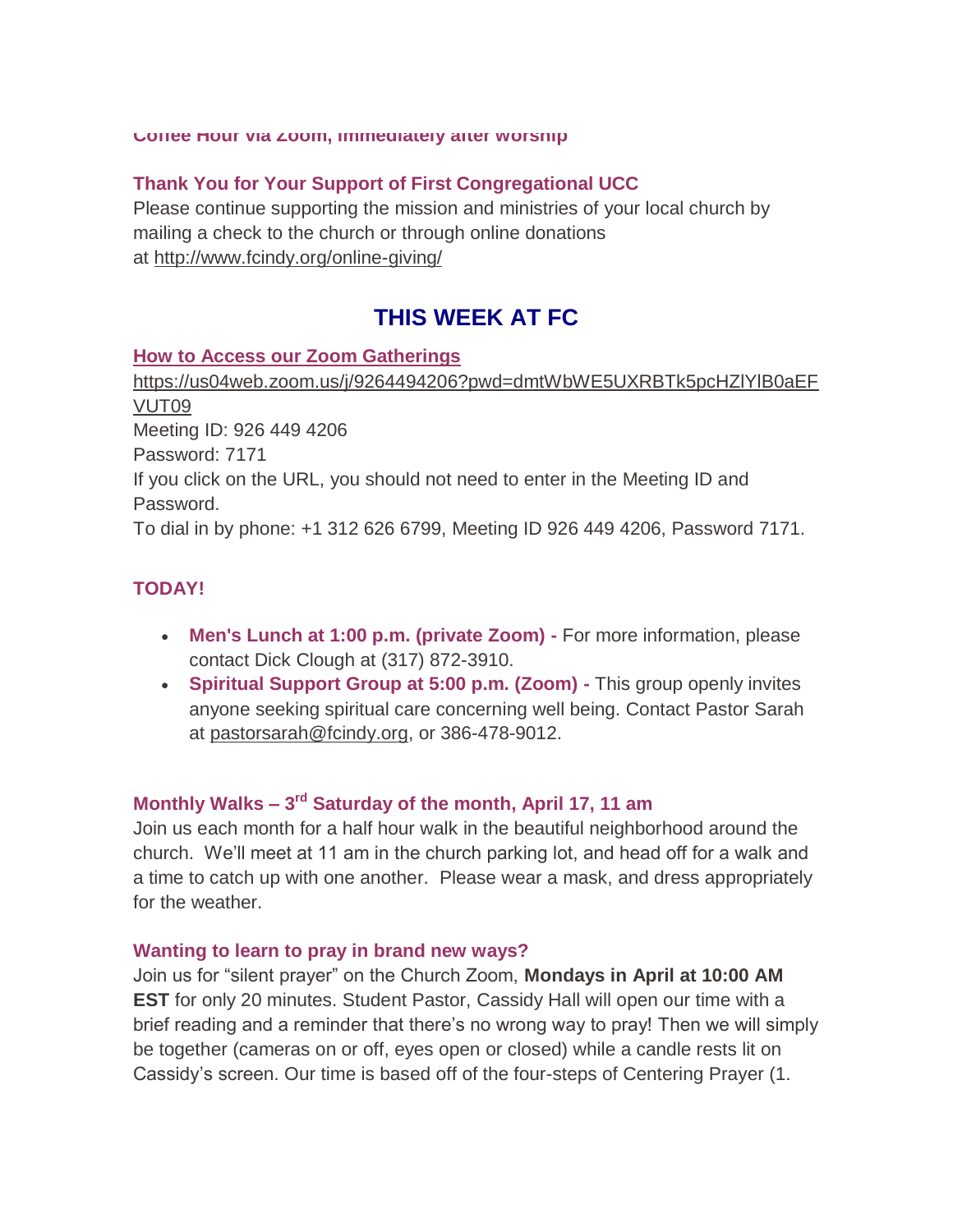as the symbol of your intention to consent to God's presence and action within. Z. "Sitting comfortably...settle briefly and silently introduce the sacred word as the symbol of your consent to God's presence and action within." 3. When thoughts arise, "return ever-so gently to the sacred word." 4. "At the end of the prayer period, remain in silence" and Cassidy will close us in prayer. Any questions or concerns? Email Student Pastor Cassidy Hall at [studentpastor@fcindy.org](mailto:studentpastor@fcindy.org)

**Women's Book Circle - Tuesday, April 20 at 1:30 p.m. (Zoom) -** For more information please contact Karen Walker at 317-319-8950 or [karen.e.d.walker@gmail.com](mailto:karen.e.d.walker@gmail.com)

## **Bread for the World: Feeding the Hungry - opportunity for advocacy on April 20**

Senator Braun has agreed to meet with hunger experts and Bread For the World advocates to discuss food insecurity. Let's show him strength in numbers of people who feel strongly about this. This is a free zoom event, please see more info and register at the link here: [https://www.eventbrite.com/e/feeding-our](https://www.eventbrite.com/e/feeding-our-economy-tickets-141487076655)[economy-tickets-141487076655](https://www.eventbrite.com/e/feeding-our-economy-tickets-141487076655)

## **Vespers (Outdoor/Zoom) on Tuesdays from 7:00 - 7:30 p.m.**

Join us for a time of togetherness, Scripture, and sharing of joys and concerns. When weather conditions allow, Vespers will be outdoors at the church at 7 pm. Please bring a lawn chair and wear a mask. We will also try to connect to Zoom for those unable to attend in person. We will NOT meet outdoors if the temperature is below 50 degrees, it's raining, or winds are greater than 20 mph; you can join us on Zoom.

## **Outreach & Service**

In our last month of our Just Peace Covenant Outreach, we are presented with an additional opportunity for support and advocacy for Family Promise. Throughout April, Family Promise is promoting a #NightWithoutABed campaign to provide sheltering apartments for homeless families. \$15,000 raised from Indianapolis congregations will provide one rented apartment for 12 months. Family Promise has found this new approach to housing homeless families to be exceedingly successful. Many families are able to rent on their own after a short time in an apartment provided by Family Promise. Through the rest of April we are requesting a special donation specifically to Family Promise, through either online giving or checks sent to the church. Let's see how much First Congregational can donate to this worthy project as a way of living out our Just Peace covenant! Learn more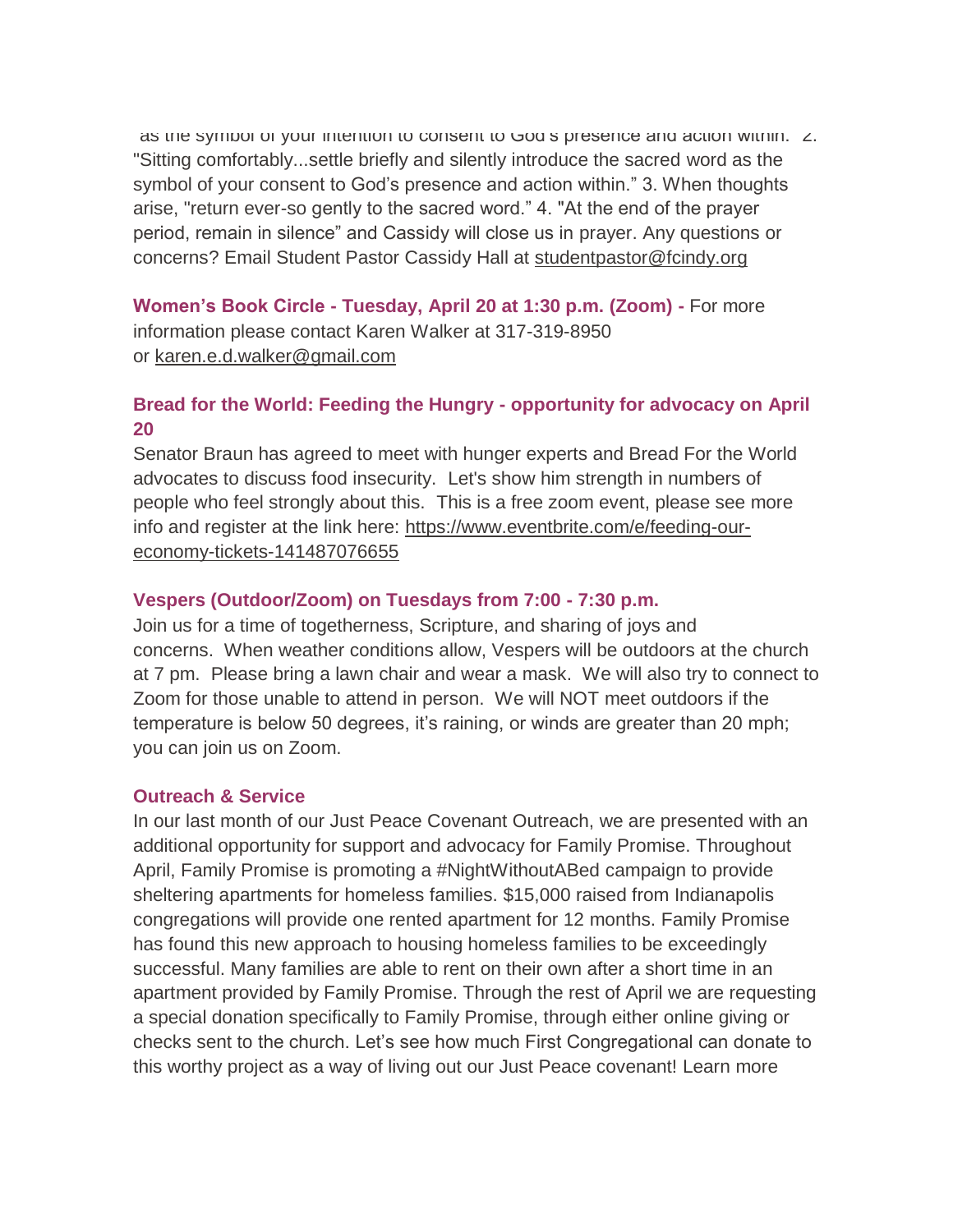# **COMING UP**

**Women's Lunch - Thursday, April 22 at 11:30 a.m. -** For questions or more information please contact Sue Chapman at (317) 259-1806 or [carolsuech59@gmail.com.](mailto:carolsuech59@gmail.com)

## **Fourth Friday Fun at First! – April 23, 6-8 pm**

Looking for some in-person fun and community? We will gather outdoors at the church playground to have some pizza, play various games, and share community, while observing safety protocols of distancing and mask wearing. All ages welcome, and bring a friend! So we have an idea of expected attendance, please let Wendy Baldwin know if you plan to attend.



## **CTS Labyrinth Workshop, Saturday, April 24 from 11 AM – 1 PM.**

The Indiana Interchurch Center Labyrinth, 1100 W. 42nd St., Indianapolis. *The labyrinth is located in the back of the center.*

For people who choose not to walk, but want to participate, please bring a lawn chair and follow with [this finger labyrinth sheet.](http://www.cts.edu/wp-content/uploads/2020/08/2021-Labyrinth-Workshop.pdf)

Registration and Masks Required. Register [HERE.](https://www.eventbrite.com/e/labyrinth-workshop-tickets-146644633045)

# **Buzz: April 25th at 12:30 PM (Zoom)**

This Buzz will cover two important areas of our church life. In the first half, we will engage in a celebration and "talk back" session with our Just Peace Intern, David Clark, on his last Sunday with us. During the second half, we will discuss when and how to safely begin to re-open the Church building for worship and gatherings.

**SE Association Annual Meeting on Sunday, April 25th at 3:00pm (IKC Zoom)** We will be electing officers and hear from the Rev. Dr. Karen Georgia Thompson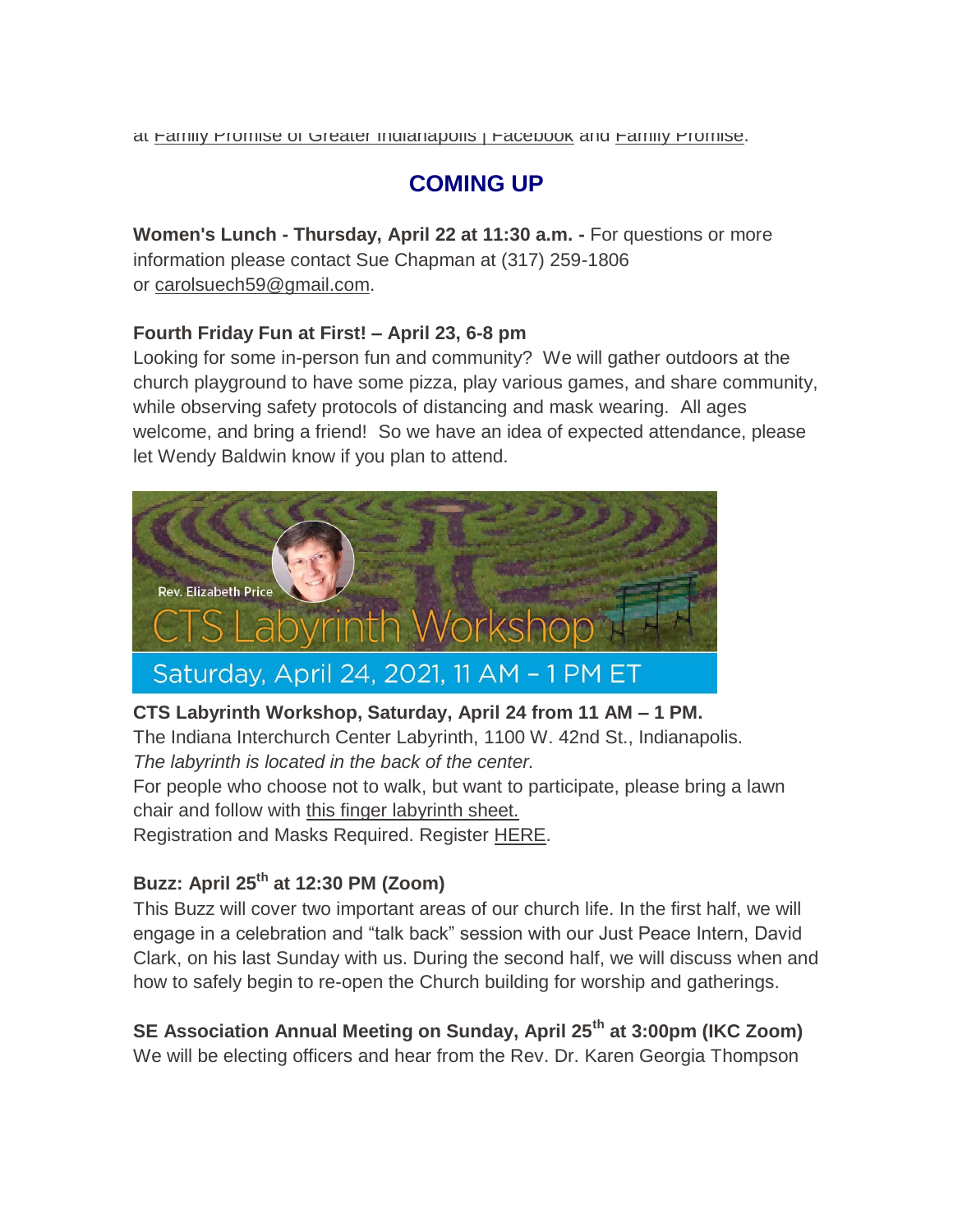who is the Associate General Minister and Administrator of General Synod. We are currently seeking nominations for the position of President and Registrar for the Southeast Association. If you or someone you know is interested in serving in one of these positions, please let Pastor Sarah know.

## **May 16th - Mental Health Sunday Buzz & Christ on the Psych Ward Books -** We

are fortunate to have a guest preacher, David Finnegan-Hosey, at our virtual Mental Health Sunday this year who has also agreed to do a Buzz after Worship. During our Buzz he will be discussing his 2018 book "Christ on the Psych Ward" published by Church Publishing. Though you do not have to have read this book to attend and benefit from his talk, there is a cart containing the books and a sign-up for pick-up in the hallway by the garden door. If you wish to have a book delivered to you, and there are books available, please let Sandy Wood know [\(csjlwood@att.net](mailto:csjlwood@att.net-) or 317-225-6206).

## **Please click** [HERE](https://mcusercontent.com/7a2e4c501545b6d78729a64a1/files/c6bc7fc6-7671-4bb5-9e27-00d25bc95abe/March_Colony_2021.01.pdf) **[t](https://mcusercontent.com/7a2e4c501545b6d78729a64a1/files/c6bc7fc6-7671-4bb5-9e27-00d25bc95abe/March_Colony_2021.01.pdf)o view the April Colony with more information and events happening this month!**

# **CONNECTION & SUPPORT**

## **FC Facebook page** (click **[here](https://www.facebook.com/FirstCongregationalUCCIndy/)**)

"**First Congregational Indy Fellowship**" group on Facebook (click **[here](https://www.facebook.com/groups/521333455186422/)**).

#### **Pastoral Care**

Pastor Sarah may be reached at (386) 478-9012 or [pastorsarah@fcindy.](mailto:pastorsarah@fcindy.org)

#### **Pastor Sarah's Sabbath Days: Mondays & Saturdays**

The congregation covenant with Pastor Sarah to provide 2 days per week for personal rest and family renewal. On Mondays and Saturdays, Pastor Sarah is not available unless it is a pastoral emergency. Thank you for honoring this sacred gift of Sabbath time for our Pastor and her family.

## **Additional Church Support Contacts**

Pastoral Care Associate: Pastor Carol [\(casowle@gmail.com\)](mailto:casowle@gmail.com) Office Administrator: Shannon [\(shannon@fcindy.org\)](mailto:shannon@fcindy.org) Lead Councilor: Larry Eckel [\(lspeckel@comcast.net\)](mailto:lspeckel@comcast.net)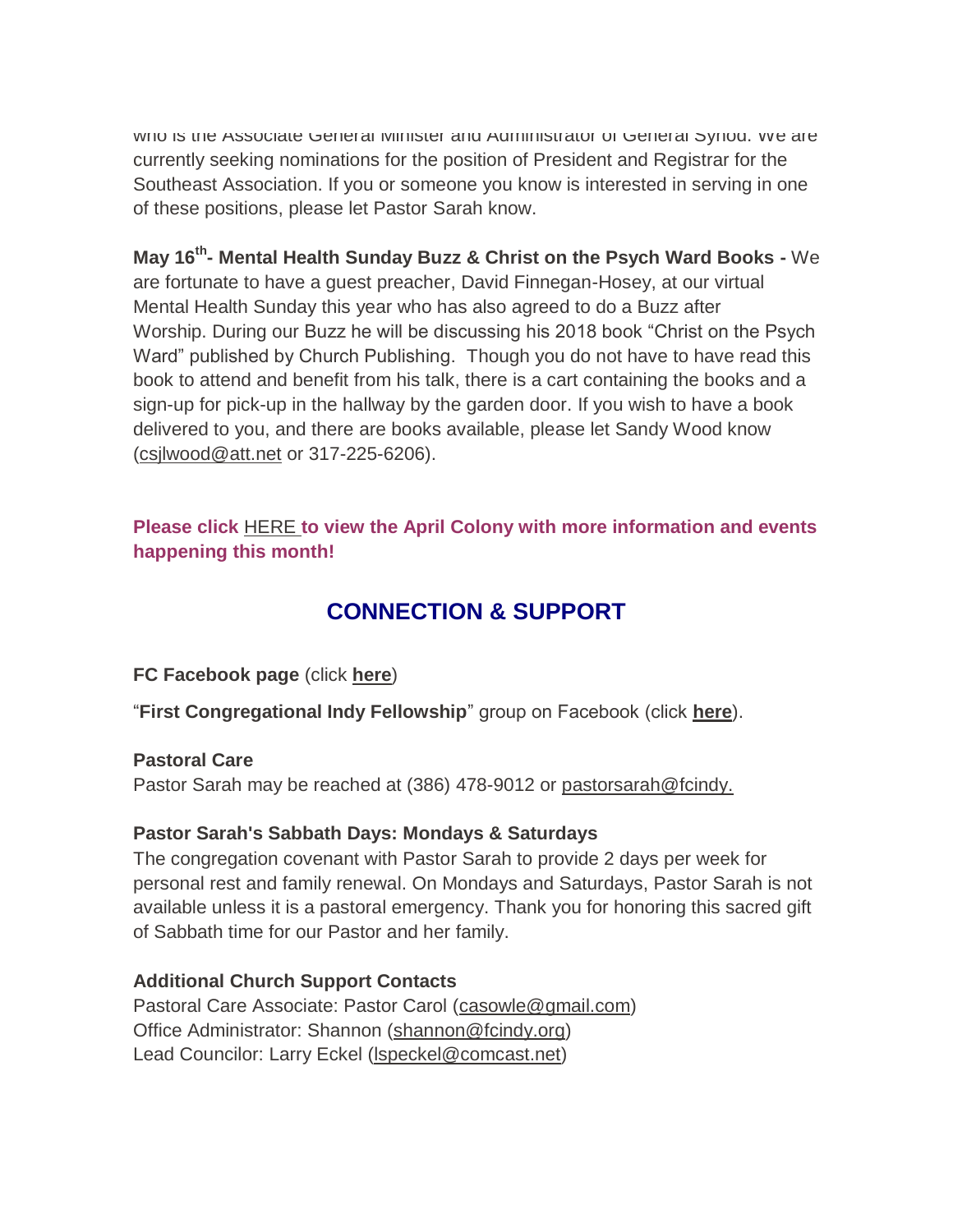(Senior Councilors: Steve Coomer, Larry Eckel, Alice Rutherford)

#### **Mental Health Support:**

- **Substance Abuse and Mental Health Services Administration's Disaster Distress Helpline:** 1-800-985-5990, or text "TalkWithUs" to 66746.
- **National Suicide Prevention Hotline**: 1-800-273-TALK (8255) (press 1 for veterans, 2 for Spanish)
- **National Alliance on Mental Illness (NAMI)** Information HelpLine provides information and referral services. 1-800-950-NAMI (6264) and [www.nami.org.](http://www.nami.org/)
- **The Trevor Project hotline** offers support for LGBTQIA+ youth and families struggling with mental health challenges at 1-866-4-U-TREVOR (488-7386) and [www.theTrevorProject.org](http://www.thetrevorproject.org/)

**Members in Need Fund -** The Members in Need Fund is available to support financial needs for any of our church family who find themselves in need. To request funds for you or your family, please contact Pastor Sarah by email [pastorsarah@fcindy.org](mailto:pastorsarah@fcindy.org) or cell (386) 478-9012.

#### **FC Covid Protocols:**

Effective immediately, the church building is closed to in-person church gatherings until the following parameters are reached, based on guidance from Dr Virginia Caine, Marion County Public Health Director:

*A 7-day average of 5% (or less) positivity among unique individuals tested for a two-week period, and new cases per day at 35 or under in Marion County, per the metrics shown on [www.coronavirus.in.gov](http://www.coronavirus.in.gov/) .* 

At that time, the Council will decide reopening measures.

## **THIS WEEK AT FIRST CONGREGATIONAL**

#### **3 Ways to Connect for Worship**

#### *YOUTUBE*

<https://www.youtube.com/channel/UCWV9wqAvPiUKSkEbjaV6Zpw>

YouTube Live broadcasts at 11am..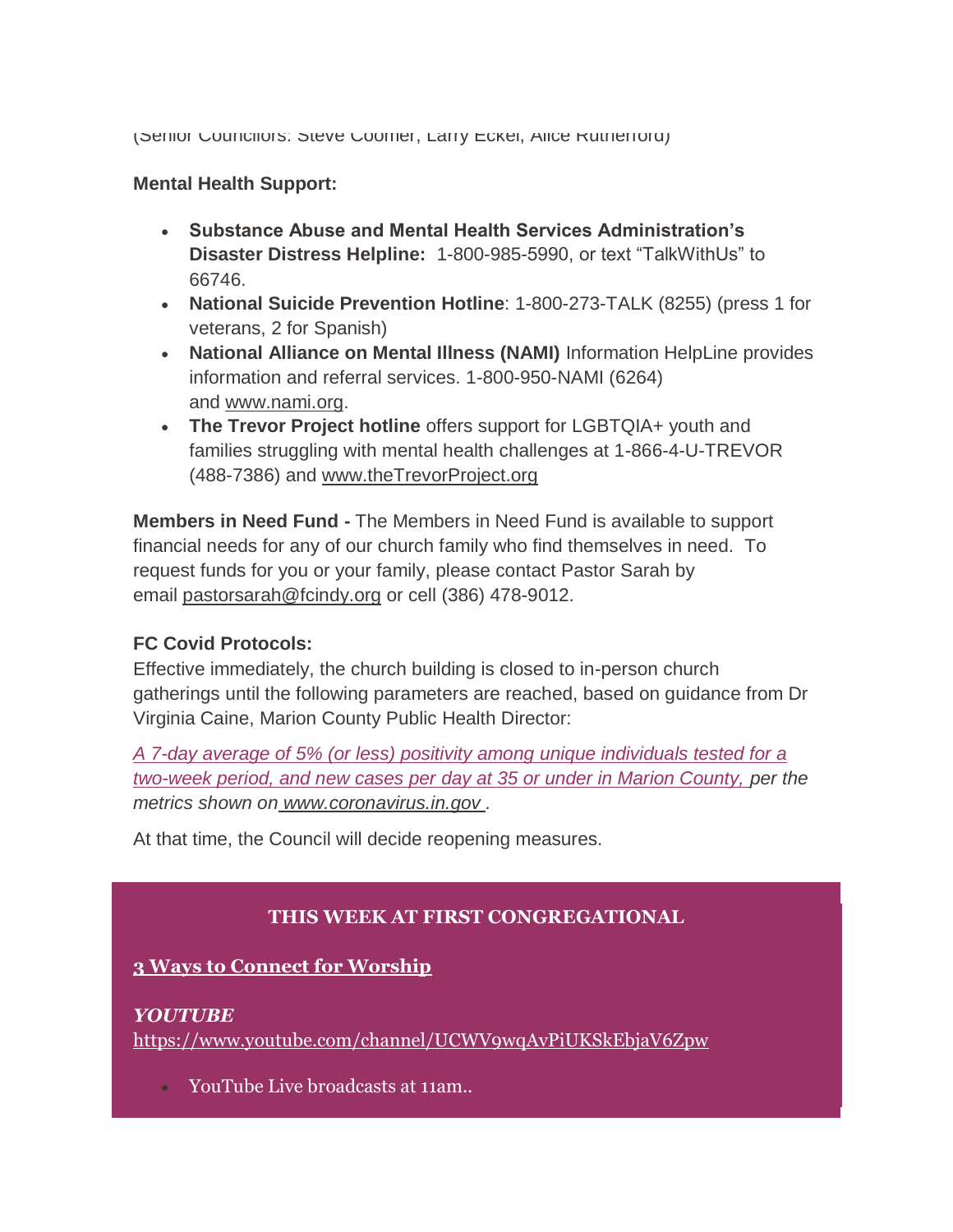Use this option for live interacting and messaging. You must have or create a user account and be logged in to message live.

#### *FACE BOOK*

[https://www.facebook.com/pg/FirstCongregationalUCCIndy/posts/?ref=page\\_int](https://www.facebook.com/pg/FirstCongregationalUCCIndy/posts/?ref=page_internal) [ernal](https://www.facebook.com/pg/FirstCongregationalUCCIndy/posts/?ref=page_internal)

- The video will be posted at 11am.
- This is for viewing only. For live interacting and commenting, please use the YouTube option.

## *DIAL-IN*

- Dial **317-204-3862**
- Landline is preferred for clarity.
- If calling with a smart phone, setting your cellular setting to Wi-Fi calling will be clearer.

#### **How to Access our Zoom Gatherings**

[https://us04web.zoom.us/j/9264494206?pwd=dmtWbWE5UXRBTk5pcHZlYlB0](https://us04web.zoom.us/j/9264494206?pwd=dmtWbWE5UXRBTk5pcHZlYlB0aEFVUT09) [aEFVUT09](https://us04web.zoom.us/j/9264494206?pwd=dmtWbWE5UXRBTk5pcHZlYlB0aEFVUT09) Meeting ID: 926 449 4206 Password: 7171 If you click on the URL, you should not need to enter in the Meeting ID and Password. To dial in by phone: +1 312 626 6799, Meeting ID 926 449 4206, Password 7171.

| weekiy Calendar           |              |                                                  |  |
|---------------------------|--------------|--------------------------------------------------|--|
| Thursday, April 15        | $1:00$ p.m.  | <b>Men's Lunch (private Zoom)</b>                |  |
| <b>Thursday, April 15</b> | 5:00 p.m.    | <b>Spiritual Support Group</b>                   |  |
| <b>Saturday, April 17</b> | $11:00$ a.m. | <b>Neighborhood Walk (at FC)</b>                 |  |
| <b>Sunday, April 18</b>   | 9:30 a.m.    | <b>Sunday Adult Class</b>                        |  |
| <b>Sunday, April 18</b>   | $11:00$ a.m. | <b>Sunday Worship (YouTube, FB, Dial In)</b>     |  |
| <b>Sunday, April 18</b>   | $12:00$ p.m. | <b>Zoom Coffee Hour</b>                          |  |
| <b>Monday, April 19</b>   | $10:00$ a.m. | <b>Prayer Sit w/ Student Pastor Cassidy Hall</b> |  |
| <b>Tuesday, April 20</b>  | $1:30$ p.m.  | <b>Book Circle</b>                               |  |
| <b>Tuesday, April 20</b>  | $7:00$ p.m.  | <b>Vespers (outside &amp; Zoom)</b>              |  |
| <b>Thursday, April 22</b> | $11:45$ a.m. | <b>Women's Lunch</b>                             |  |
| <b>Thursday, April 22</b> | 5:00 p.m.    | <b>Spiritual Support Group</b>                   |  |

#### **Weekly Calendar**